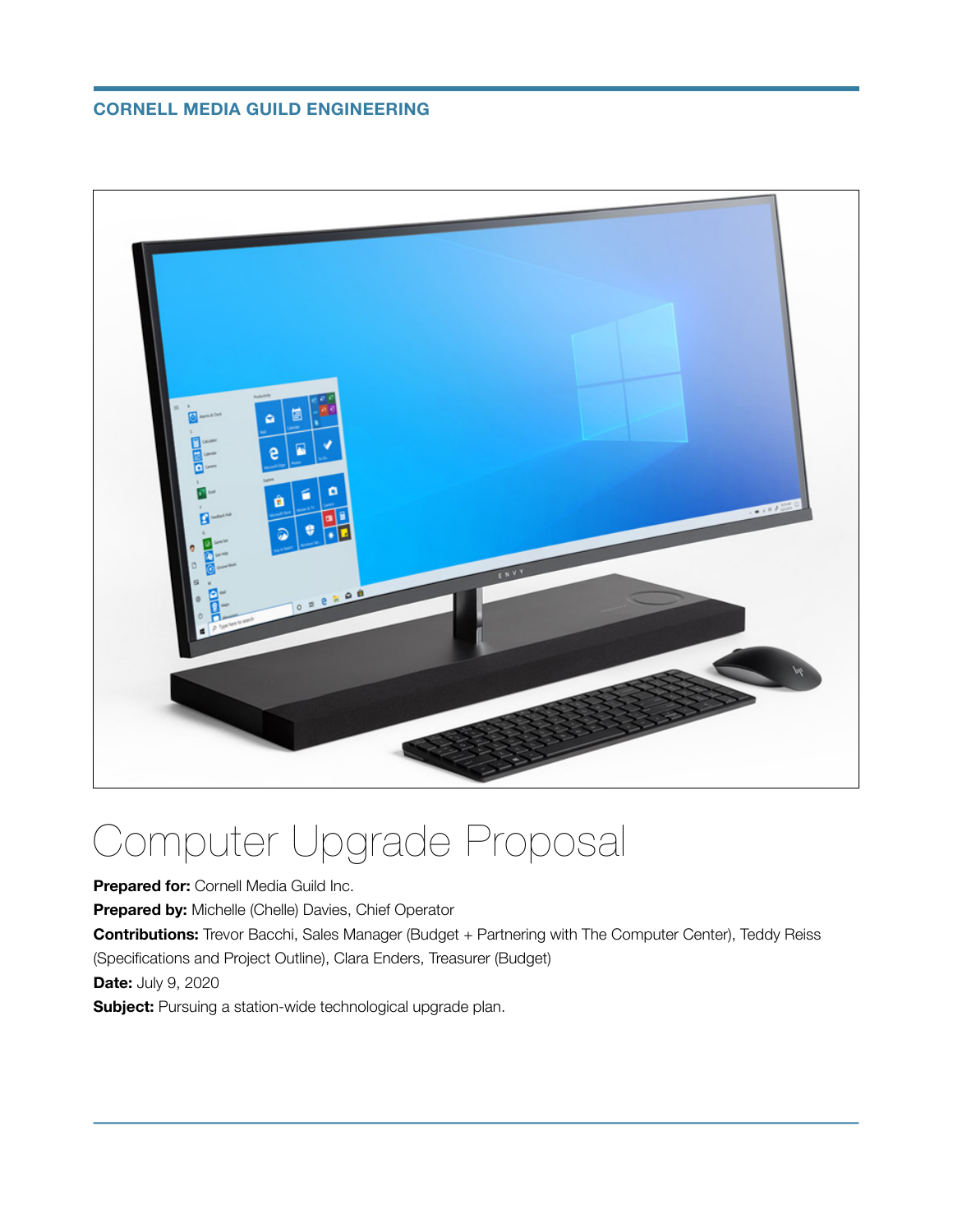### EXECUTIVE SUMMARY

#### **Objective**

This purpose of the proposed project is to make a necessary upgrade to our major station equipment in order to improve the station's productivity and performance. After being observed by members of external committees and assessed by members of the Technical Operations committee, we have concluded that **6** updates are "in need of repair effective immediately."[1](#page-1-0)

#### <span id="page-1-2"></span>**Goals**

The goal is to phase out the old CMG Computers and transition in the incoming ones in phases within the next 12 months with minimal software / network configuration changes by first looking to local sellers for updated technological equipment that supports Windows 10 and has RAM of 16GB or more, and then either storing reselling, recycling or donating the older computers.

A list of ideal and necessary specifications and features for our incoming computers to ensure longevity include:

- A *minimum* Random Access Memory capacity ("RAM", sometimes denoted as DDR) of 16 GB. It does not have to come with 16 GB of RAM as long as there are free RAM slots to add additional Memory later on.
- 512GB+ Hard Drive
- 6M-12M Cache
- Supports Windows 10 Pro\*, 64-bit Operating System
- Must include a CD port or connect to our CD player ("DVD-RW Drive")
- Two Network Interface Cards (NICs)

#### **Solution**

As mentioned previously, the plan for implementation is to transition in phases so that we can budget the transition out and make sure each computer is replaced properly. Given the restrictions of available hands on deck, pending social distancing guidelines with the reopening of WVBR 93.5FM and all of the steps involved in upgrading the software, as well as limiting the amount of time that we have to close access to high-traffic areas like Air 1, it is best to replace the computers and therefore buy them in phases. As such, this is the proposed timeline for acquiring the new computers to replace to the current ones:

#### <span id="page-1-3"></span>**Immediate Replacements (Late July - October)[2](#page-1-1)**

<span id="page-1-0"></span><sup>&</sup>lt;sup>1</sup>Refer to this [spreadsheet](https://docs.google.com/spreadsheets/d/1iuqrwp_sqxhaUfiedBgxFufYWY0J0CYhXTKRB92-M1s/edit?usp=sharing) of computers in our network, color coded by situation, with red indicating that immediate repair is needed. Prepared by Chelle Davies (2022) and Teddy Reiss (2019).

<span id="page-1-1"></span><sup>&</sup>lt;sup>[2](#page-1-3)</sup> The "Window of Installment" indicates how long the area of the station that the computer is in will be closed to station staff and CMG.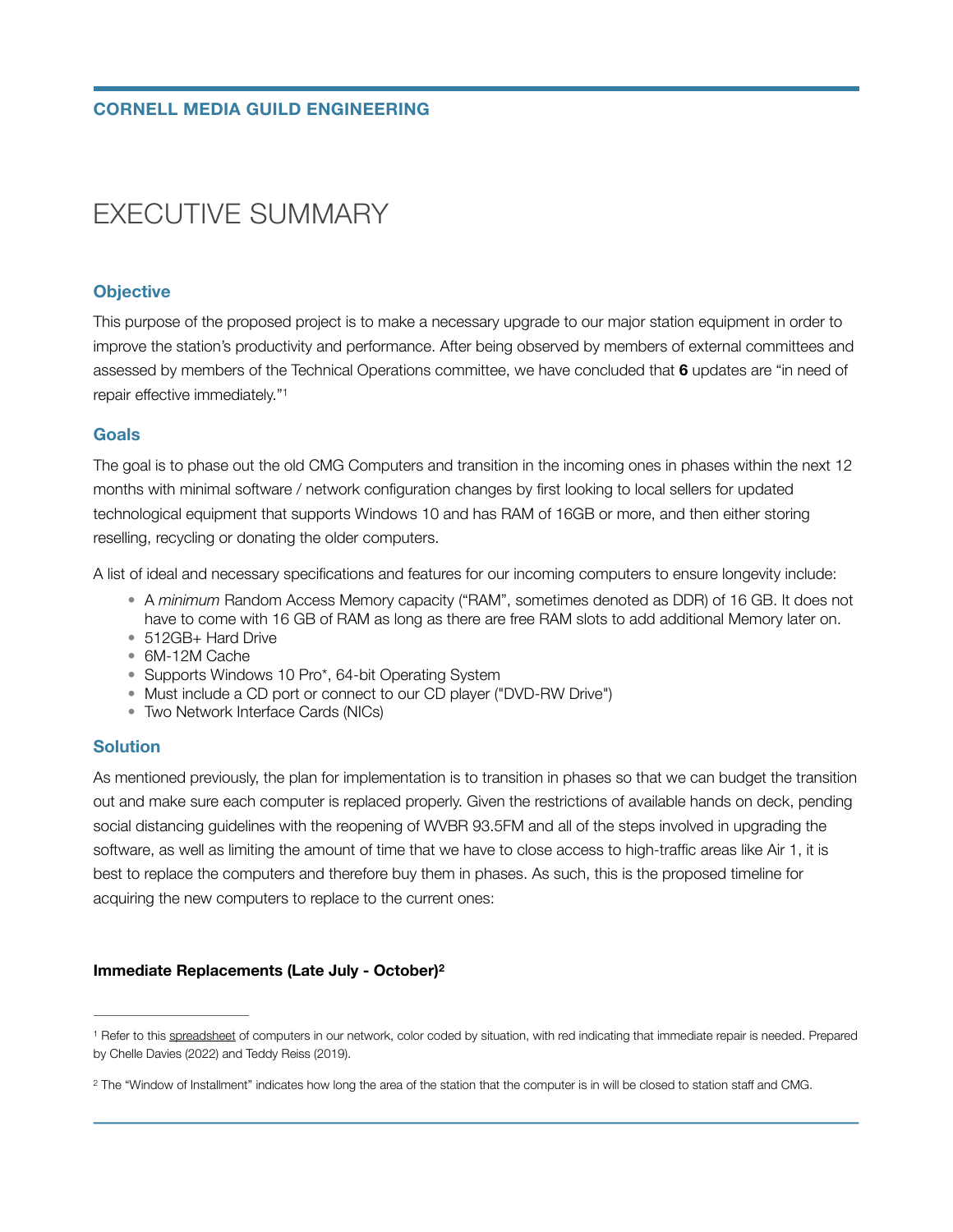#### **CORNELL MEDIA GUILD ENGINEERING**

| <b>Computer Name</b>                                                                                    | <b>Window for Purchase</b> | <b>Window of Installment</b> |
|---------------------------------------------------------------------------------------------------------|----------------------------|------------------------------|
| Air 1 RadioDJ                                                                                           | July                       | July                         |
| <b>CR.com RadioDJ</b>                                                                                   | July                       | July                         |
| <b>Traffic Computer</b>                                                                                 | August                     | August                       |
| <b>Additional Rack Server &amp; New</b><br><b>Server Computer for Virtual</b><br><b>Machine Hosting</b> | October                    | October                      |
| <b>Door Access Machine</b>                                                                              | August                     | August                       |

#### **Project Outline**

In July, Air 1 and Air 2 will have their computers replaced, and their respective stream encoders will be transitioned into Virtual Machines as we increase our hosting capacity. Then, the old Air 1 will become the Tower Computer (provided we get a USB Wi-Fi adapter for about \$20) so Christopher can get his returned to him, the old Air 2 will replace our presentation setup in the upstairs space or in Studio A, and when the stream encoders become completely virtual, we will repurpose those.

**In August,** we will replace the Traffic and Door Access Computers and then repurpose the outgoing ones.

**In October,** we will increase our capacity to host Virtual Machines by upgrading our servers and server computer so that computers with essential programs running like Music Master can be virtualized and hosted in-house.

Within each of the three previously mentioned tiers of upgrading the computers, there are a number of different stages / considerations that must be kept in mind:

- **• Old Computers** One of them can be repurposed for the Tower Computer, amongst other things.
- **• Virtual Machine Hosting**  It is better for us to house hosting any and all VMs that we use internally. If we do host offsite and something goes wrong where we need to fix it, we won't be able to fix it immediately and we will instead have to rely on the host's schedule, which will lead to additional lag in repairs, more external liability, and in the long run, adding VMs if needed would be more expensive then expanding our own capabilities. Additionally, we could make revenue from hosting VMs for other local companies should we have enough virtual resources after we set up our own instead of paying a yearly rate for someone else to host ours.
- **• Choosing What to Upgrade What We Virtualize** 
	- Air 1 RadioDJ, CR.com RadioDJ, Tower Computer, and Traffic Computer are all essential for immediate upgrade and necessary to have in physical form. Door Access is necessary to upgrade the memory for and change the OS to Windows 10. Other computers that are necessary for upgrade can be virtualized via the purchase of an additional rack server which we can use to expand our virtual machine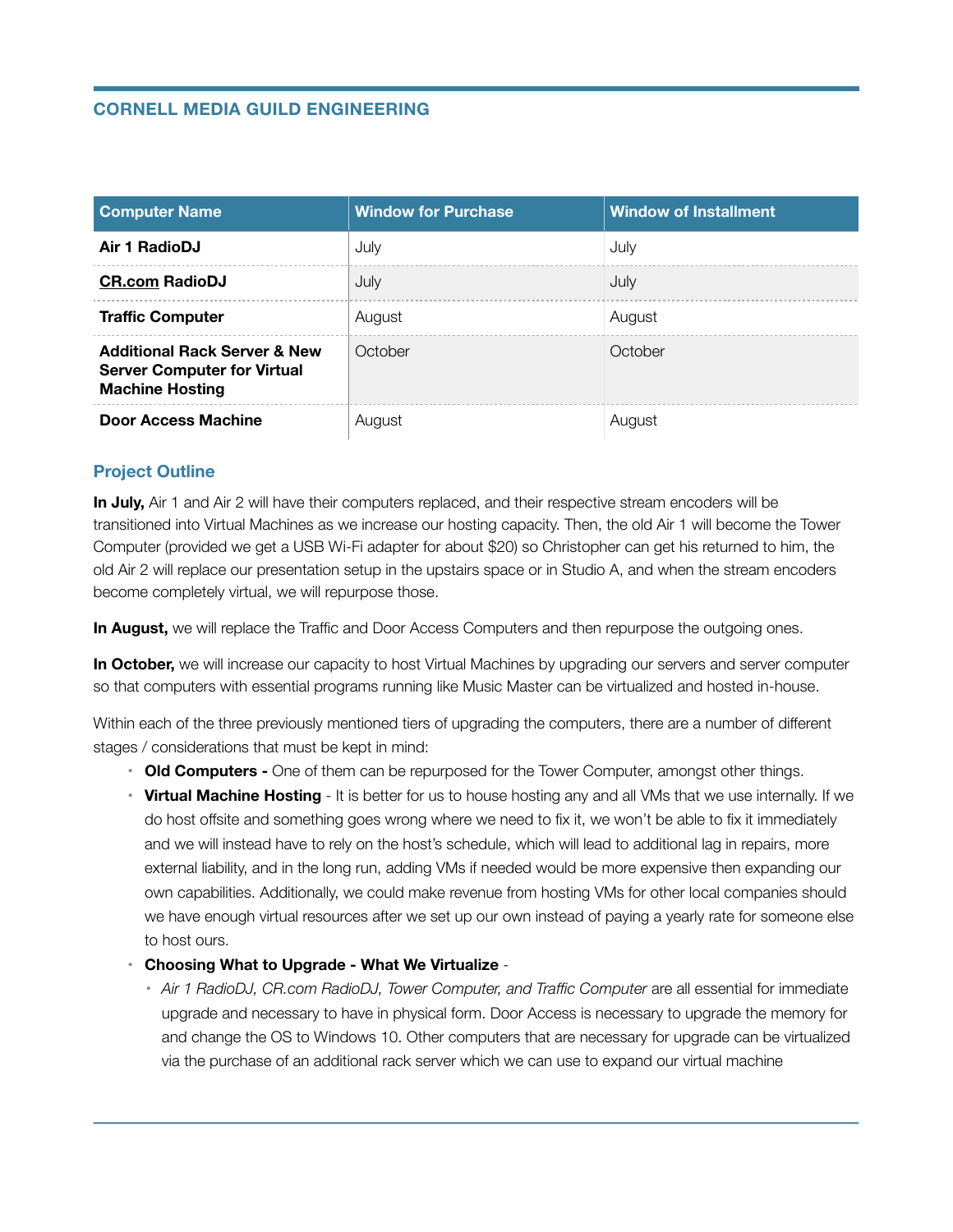capabilities. Among these are Music Master (Accessed by VPN on local office computer and remotely), the WVBR Stream Encoder (Accessed by VPN on Air 1 and remotely) and the CR Stream Encoder (Accessed by VPN on Air 2 and remotely).

- **•** Machines that host essential services (such as Door Access) should NOT be made into a Virtual Machine because if the Virtual Machine is down, Door Access will also be down so we would be locked out the station which would disrupt cleaning, programming, engineering repairs and all other essential activities that require being in-person. Additionally, since this needs to be on 24/7, this computer has to have enough RAM.
- **Budget -** On the next page, there is an itemized budget for these upgrades.
- **• Provider** The Computing Center, who acquired the company we got our computers through, could be the provider and they would provide warranty, some set-ups and repairs, although we will save more money by doing the install.
- **• Quality** While we want this to be affordable, computers are priced by their worth and functionality, so if a full fledged desktop like the type that we at CMG need is being offered for less than \$800 by a seller, there is a reason. It might be use, it might be quality, it might be the condition, it might be that it's as old as the computers we are trying to replace, but we need one that we don't have to replace again in a year,. The previous ones that were first released 8 years ago and were installed in the station 6 years ago. That will not be the cheapest option, but investing wisely will pay off long-term.
- **The impact of COVID-19 on the installment procedure -** Due to anticipated COVID-19 measures that the station may take as well as ongoing operations, the installation process will require cutting off access to certain parts of the station at certain times, which may impact work for many.
- **• Potential for software/system changes** We will need to use Windows 10 Pro rather than the current Windows 7 setup, which may result in some setup issues with the current applications we use. I will try to minimize this and provide an announcement to members whose work may be affected.
- **Disruption to remote work -** Some computers will be offline from remote access while this overhaul happens. When possible, I will have a temporary computer in the network to take over those tasks until the update is done.

#### **Summary**

It is imperative that this initiative occurs in phases, beginning with our most demanding computers and working out from there, for both practical and financial reasons.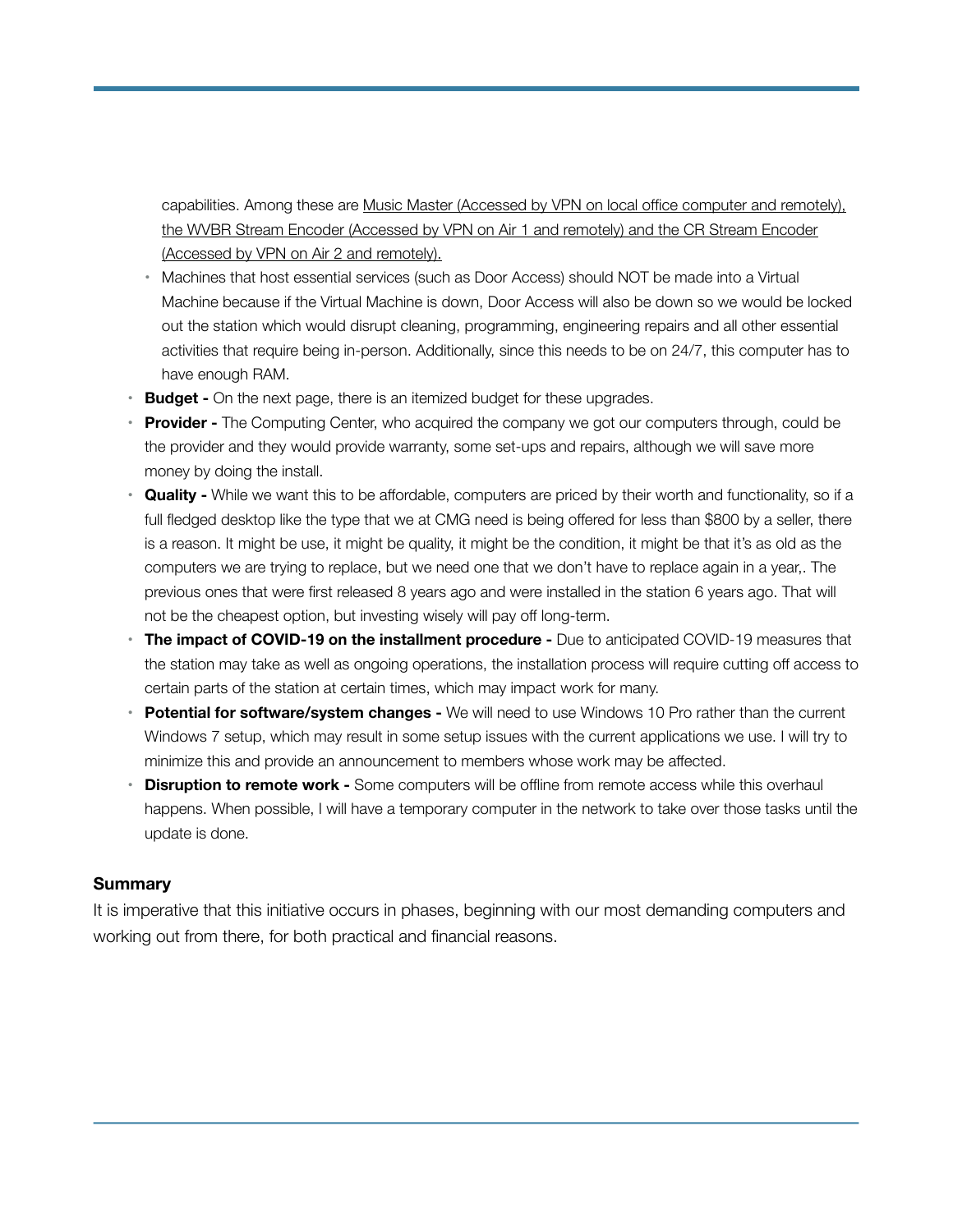## **BUDGET**

*These prices come from The Computer Center in Ithaca, who acquired Sherpa. In addition to the devices, in order to ensure memory longevity we need to purchase memory upgrades. We should not get these from Sherpa, it's cheaper for us to buy the parts and I'll install it with Teddy's remote help. These prices factor in discounts. We will need to buy a VGA adapter off Amazon as well to reuse our Monitors.* 

According to Larry, Clara and Trevor, it's feasible to fund this with our current resources, whether that be through the Endowment, Grants, Revenue or a combination of any of these.

#### **\*\*\*THIS MONTH - FOR APPROVAL THIS MONTH\*\*\***

| <b>Description</b>                               | <b>Quantity</b> | <b>Unit Price</b> | <b>Total Cost</b> |
|--------------------------------------------------|-----------------|-------------------|-------------------|
| Dell Optiplex 5070 SFF s017o5070sffus, 16GB, 1TB | 2               | \$949             | \$1,898           |
| (DEBATABLE) Installing Computers Fee             | 2               | \$360             | \$720             |
| DisplayPort to VGA Adapter                       | 2               | \$16              | \$32              |
| Extra Network Interface Card (Crucial)           | 2               | \$40              | \$80              |
| <b>Total (We install the ProDesks)</b>           |                 |                   | \$2,010           |
| Total (TCC Installs it)                          |                 |                   | \$2,872           |

#### **Breakdown of Expenditures - Est. Cost for Payment - July Expense (WVBR Air 1, CR Air 2)**

**If you are not interested in reading the financial plan beyond this month (July), skip the tables.** 

### **OTHER MONTHS - FOR EARLY FINANCIAL PLANNING ONLY, FOR LATER APPROVAL**

*Just to reiterate, the August and October Budgets are meant to give a picture of the estimate cost vs timeline*  relationship. The expense months indicate the month to be purchased. If you would like to take the finances one *step at a time, you can hold off on looking at these as those budgets do not need to be approved this month* 

**Breakdown of Expenditures - Est. Cost for Payment - August Expense (Traffic, Door Access Machine)**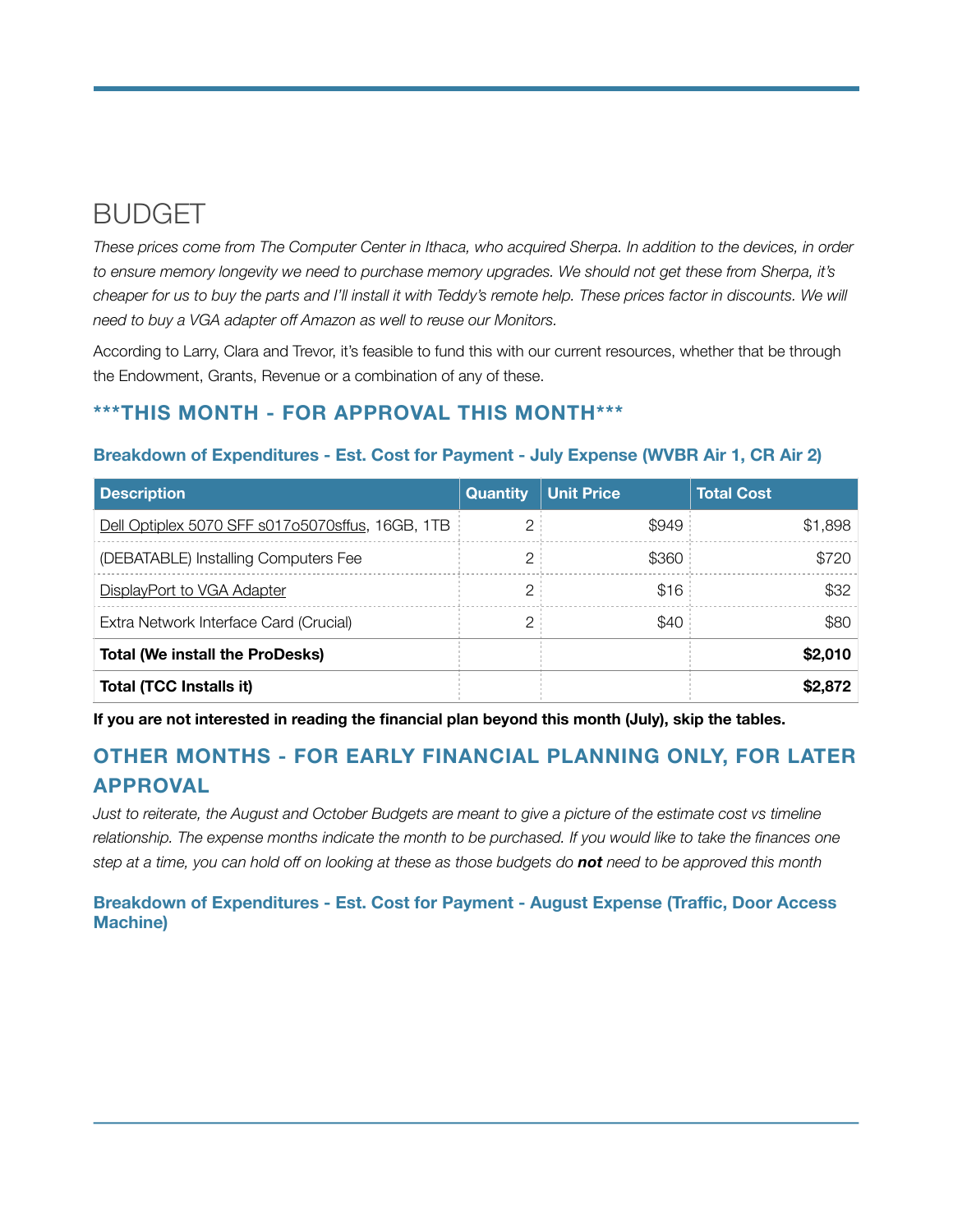| <b>Description</b>                                     | <b>Quantity</b> | <b>Unit Price</b> | <b>Total Cost</b> |
|--------------------------------------------------------|-----------------|-------------------|-------------------|
| HP Business Desktop ProDesk 600 G5 Desktop<br>Computer | 2               | \$949             | \$1,898           |
| (DEBATABLE) Installing Computers Fee                   | 2               | \$360             | \$720             |
| Memory Upgrade - 16GB (Crucial)                        | 2               | \$40              | \$80              |
| DisplayPort to VGA Adapter                             | 2               | \$20              | \$40              |
| <b>Total (We install the ProDesks)</b>                 |                 |                   | \$2,018           |
| Total (TCC Installs it)                                |                 |                   | \$2,800           |

#### **Breakdown of Expenditures - Est. Cost for Payment - October Expense (Rack Server/Server Computer)**

| <b>Description</b>                               | <b>Quantity</b> | <b>Unit Price</b> | <b>Total Cost</b> |
|--------------------------------------------------|-----------------|-------------------|-------------------|
| TBA, 32-64GB RAM 2-4TB SATA                      |                 | \$1,985           | \$1,985           |
| Dell Optiplex 5070 SFF s017o5070sffus, 16GB, 1TB |                 | \$949             | \$949             |
| Memory Upgrade - 16GB (Crucial)                  | 3               | \$40              | \$120             |
| DisplayPort to VGA Adapter                       |                 | \$20              | \$20              |
| <b>Total (We install the ProDesks)</b>           |                 |                   | \$3,074           |
| <b>Total (TCC Installs it)</b>                   |                 |                   | \$3,816           |

| <b>Grand Total for Initiative (We Install It)</b>   | \$7,102 |
|-----------------------------------------------------|---------|
| <b>Grand Total for Initiative (TCC Installs It)</b> | \$8.746 |

*Here are descriptions of the proposed models:* 

#### **[Dell Optiplex 5070 SFF s017o5070s](https://www.bhphotovideo.com/c/product/1494808-REG/dell_16fnh_optiplex_5070_sff_i7_9700.html/specs)ffus - \$949.00 per unit**

• The system is powered by a 9th Gen 3.0 GHz Intel Core i7-9700 Eight-Core processor with integrated Intel UHD Graphics 630. It also has 16GB of 2666 GHz DDR4 RAM, a 1TB 7200 rpm SATA 3.5" hard drive, Gigabit Ethernet, DisplayPort 1.2, USB 3.1 Gen 2 Type-C, USb 3.1 Gen 1 Type-A, and USB 2.0 Type-A.

#### **HP Business Desktop ProDesk 600 G5 Desktop Computer - \$949.00 per unit**

- Intel Core i7 9th Gen i7-9700 3 GHz
- 8 GB RAM DDR4 SDRAM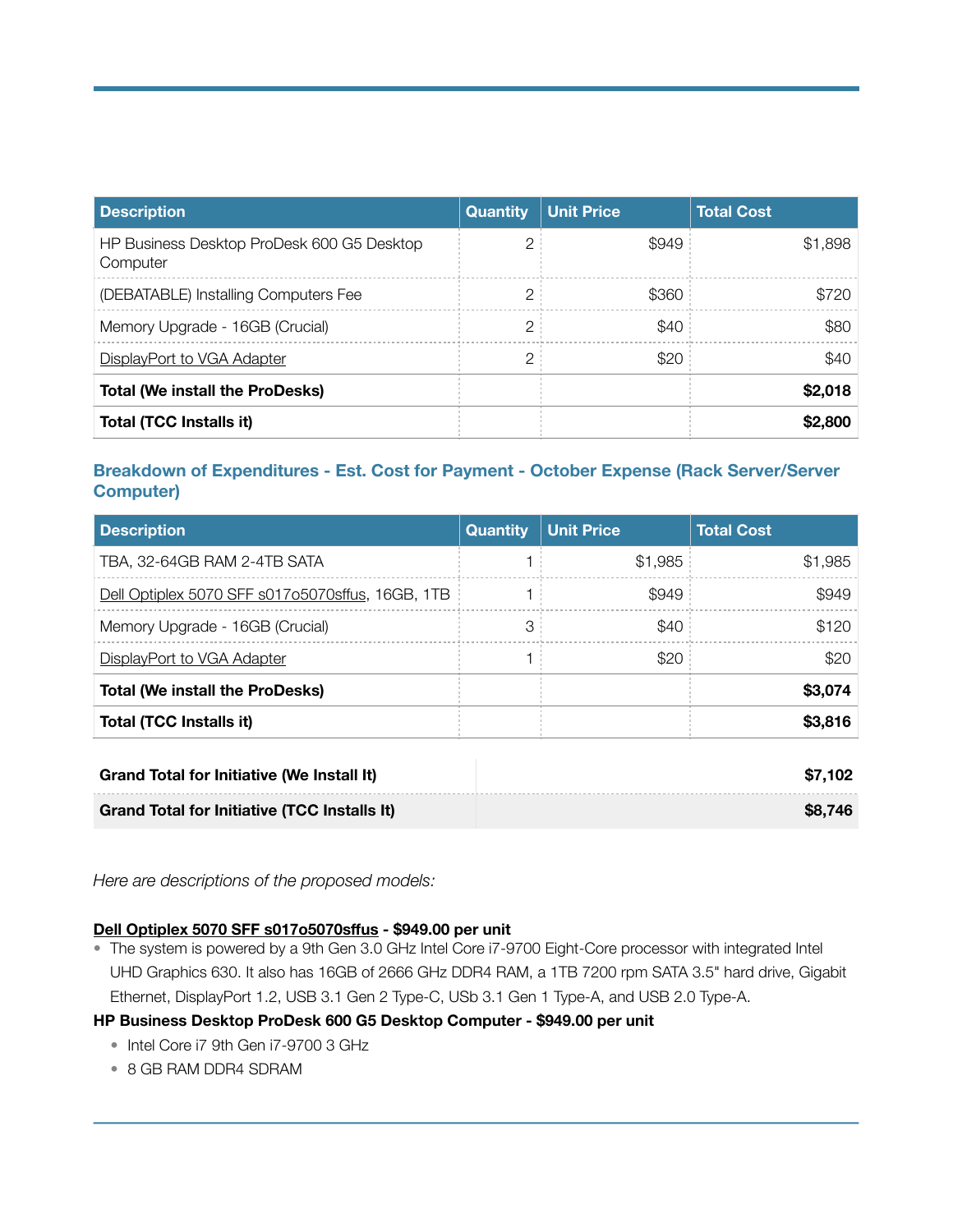- 1 TB HDD SATA
- Micro Tower
- Windows 10 Pro 64-bit
- Intel UHD Graphics 630 DDR4 SDRAM
- DVD-Writer
- English Keyboard & Mouse
- Gigabit Ethernet
- 3 year onsite warranty

#### **HPE ProLiant ML350 Gen10 4208 1P 16GB-R E208i-a 4LFF 1x500W RPS Server** - **\$1,926.99 per unit**

- **Processor Name** Intel® Xeon® Scalable 4208 (8 core, 2.1 GHz, 11.00 MB, 85W)
	- Processor Core Available 8 core
	- Processor Cache Installed 11 MB L3
	- Processor Number 1 processor
	- Processor Speed 2.1 GHz
- **Memory Type** HPE DDR4 SmartMemory
- **Standard Memory** 16 GB (1x 16 GB) RDIMM
- **Hard Drive Number (included)** None ship standard, 4 LFF drives supported, Optical Drive Type Optional
- **Security** UEFI Secure Boot and Secure Start support Immutable Silicon Root of Trust FIPS 140-2 validation (iLO 5 certification in progress) Common Criteria certification (iLO 5 certification in progress) Configurable for PCI DSS compliance Advanced Encryption Standard (AES) and Triple Data Encryption Standard (3DES) on browser Support for Commercial National Security Algorithms (CNSA) Tamper-free updates – components digitally signed and verified Secure Recovery – recover critical firmware to known good state on detection of compromised firmware Ability to rollback firmware Secure erase of NAND/User data TPM (Trusted Platform Module) 1.2 option TPM (Trusted Platform Module) 2.0 option Front bezel key-lock feature – standard, available in both Tower and Rack models Padlock slot, standard Kensington Lock slot, standard
- **Remote Management Software** 
	- HPE iLO Standard with Intelligent Provisioning (embedded), HPE OneView Standard (requires download) (standard), HPE iLO Advanced, and OneView Advanced (optional)
- **Power Supply Type** 1 HPE 500W Flex Slot power supply
- **Expansion Slots** 4-slots (x16, x8, x16, x8) as standard For detail reference QuickSpecs.
- **Network Controller** HPE Ethernet 1Gb 4-port 369i Adapter
- **Storage Controller** 1 HPE Smart Array E208i-a Gen10 Controller
- **System Fan Features** 2 standard fans Optional redundant fan cage kit (874572-B21, additional 4 fans) Form Factor - 4U Tower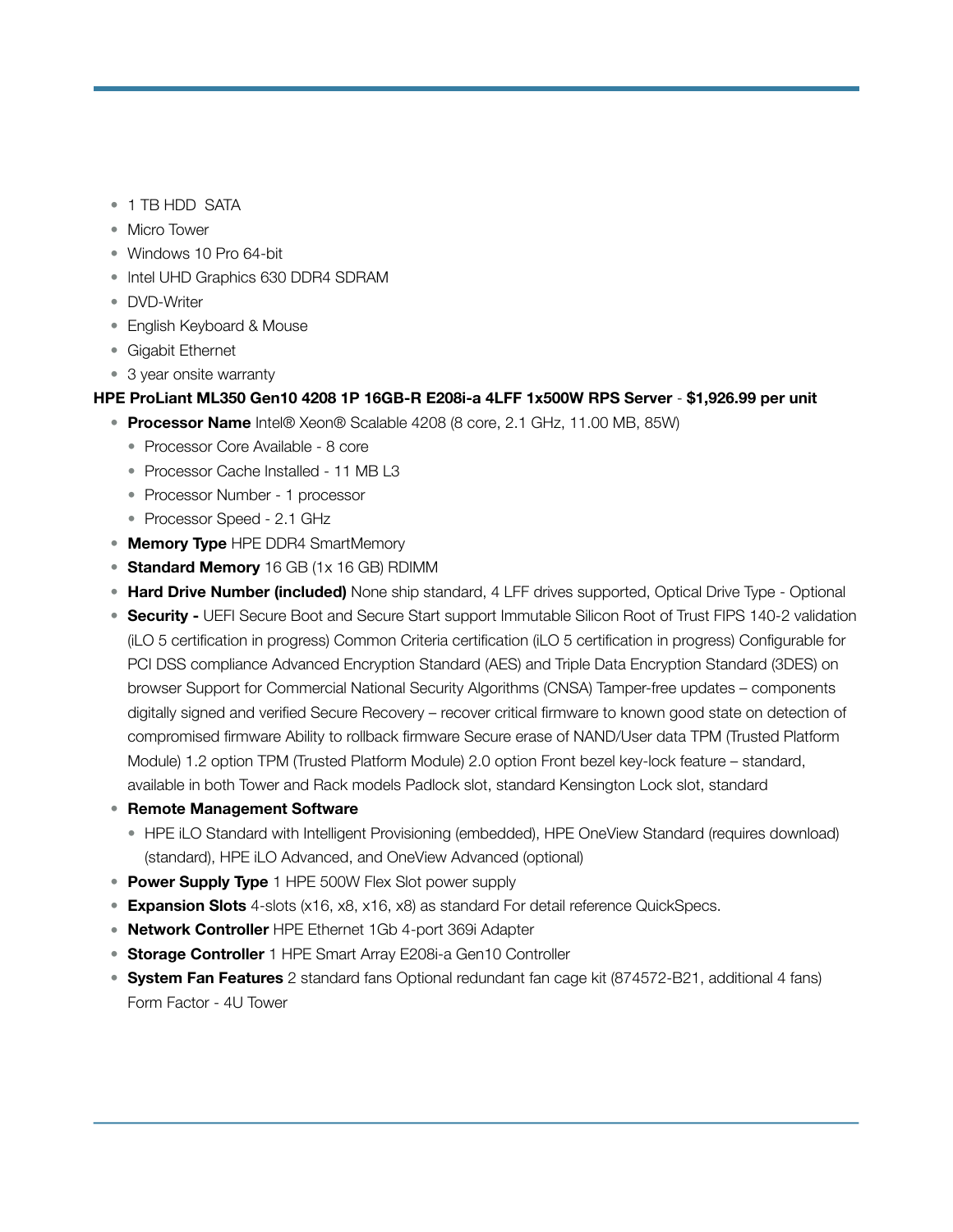

15 Thornwood Drive Ithaca, NY 14850 NY State Certified Woman Owned Business

July 10, 2020

Michelle Davies WVBR

#### **SUBJECT:** PROPOSAL FOR NEW WORKSTATIONS

So, if you need the 2 units in by July 18<sup>th</sup>, then I would take a look at these units . currently in stock in our PA warehouse, it is a micro tower.

HP Business Desktop ProDesk 600 G5 Desktop Computer

- Intel Core i7 9th Gen i7-9700 3 GHz
- 8 GB RAM DDR4 SDRAM
- 1 TB HDD SATA
- Micro Tower
- Windows 10 Pro 64-bit
- Intel UHD Graphics 630 DDR4 SDRAM
- DVD-Writer
- English Keyboard & Mouse
- gigabit Ethernet
- 3 year onsite warranty **\$949.00 per unit**

HP EliteDesk 800 G4 Desktop Computer

- Intel Core i7 8th Gen i7-8700 3.20 GHz
- 16 GB RAM DDR4 SDRAM
- 512 GB SSD
- Micro Tower
- Windows 10 Pro 64-bit
- Intel UHD Graphics 630
- Keyboard & Mouse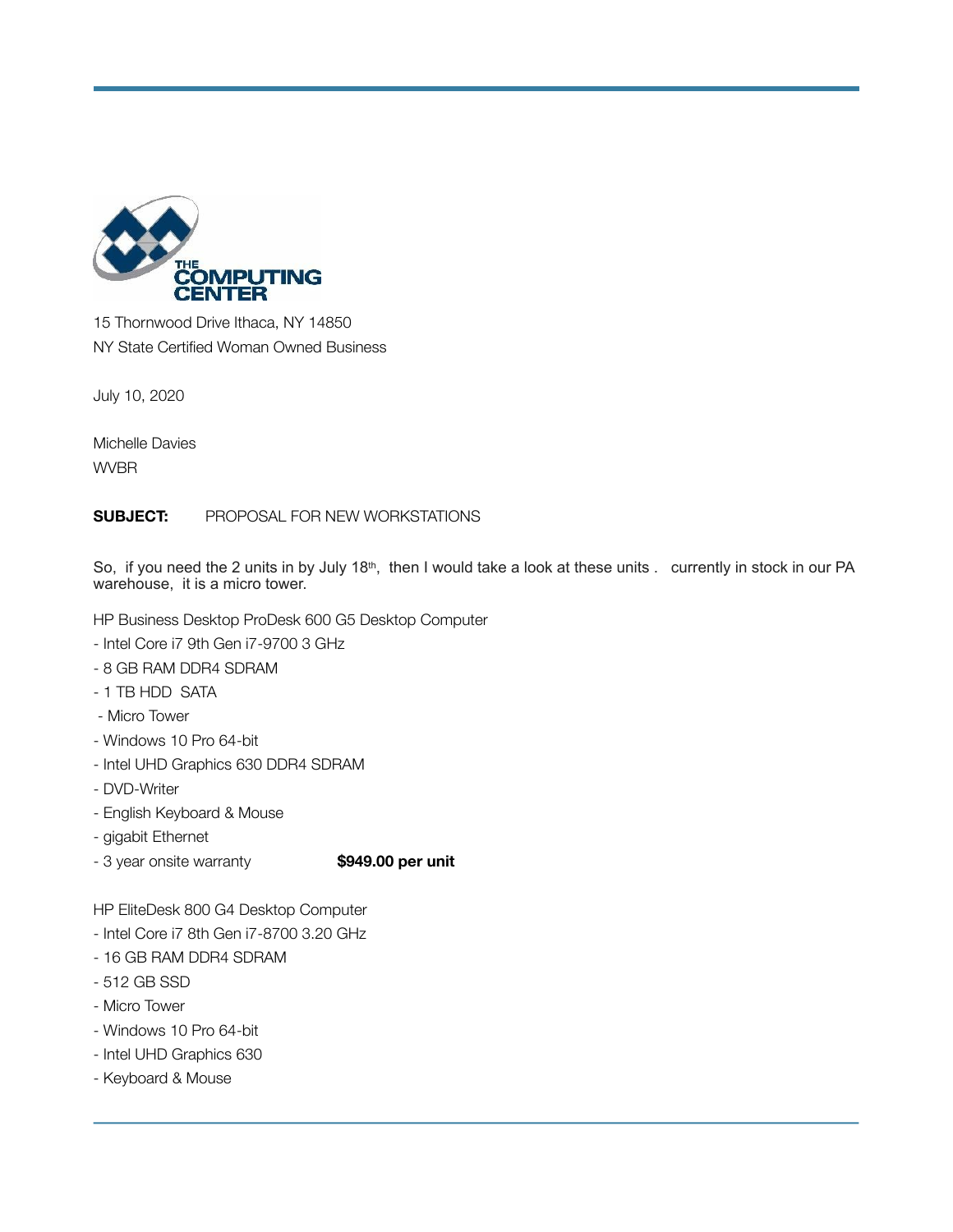#### - Gigabit Ethernet

- 3 year onsite warranty **\$1270.00 per unit**

#### HP PRODESK 400 SMALL FORM FACTOR DESKTOP WITH MONITOR

- Intel Core i7-9700 Processor
- 8GB Ram
- 256GB Solid State Hard Drive
- Integrated Intel Graphics
- DVD
- HP 23.8" Monitor
- HP Keyboard & Mouse
- Microsoft Windows 10 Pro 64bit
- 3 Year On-Site Warranty  **State State Control Control & 805.64 Per Unit**
- PC PRICE WITHOUT MONITOR \$707.51 PER UNIT

#### HP PRODESK 400 SMALL FORM FACTOR DESKTOP WITH MONITOR

- Intel Core i7-9700 Processor
- 8GB Ram
- 512gb Solid State Hard Drive
- Integrated Intel Graphics
- DVD
- HP 23.8" Monitor
- HP Keyboard & Mouse
- Microsoft Windows 10 Pro 64bit
- 3 Year On-Site Warranty  **Section Account 1 Contract Section 4 Section 4 Section 4 Section 4 Section 4 Section 4 Section 4 Section 4 Section 4 Section 4 Section 4 Section 4 Section 4 Section 4 Section 4 Section 4 Sect**

• PC PRICE WITHOUT MONITOR \$805.66 PER UNIT

HP PRODESK 400 SMALL FORM FACTOR DESKTOP WITH MONITOR

- Intel Core i7-9700 Processor
- 16GB Ram
- 512GB Solid State Hard Drive
- Integrated Intel Graphics
- DVD
- HP 23.8" Monitor
- HP Keyboard & Mouse
- Microsoft Windows 10 Pro 64bit
- 3 Year On-Site Warranty **89 Market Struck and Struck and Struck Struck Struck Struck Struck Struck Struck Struck**